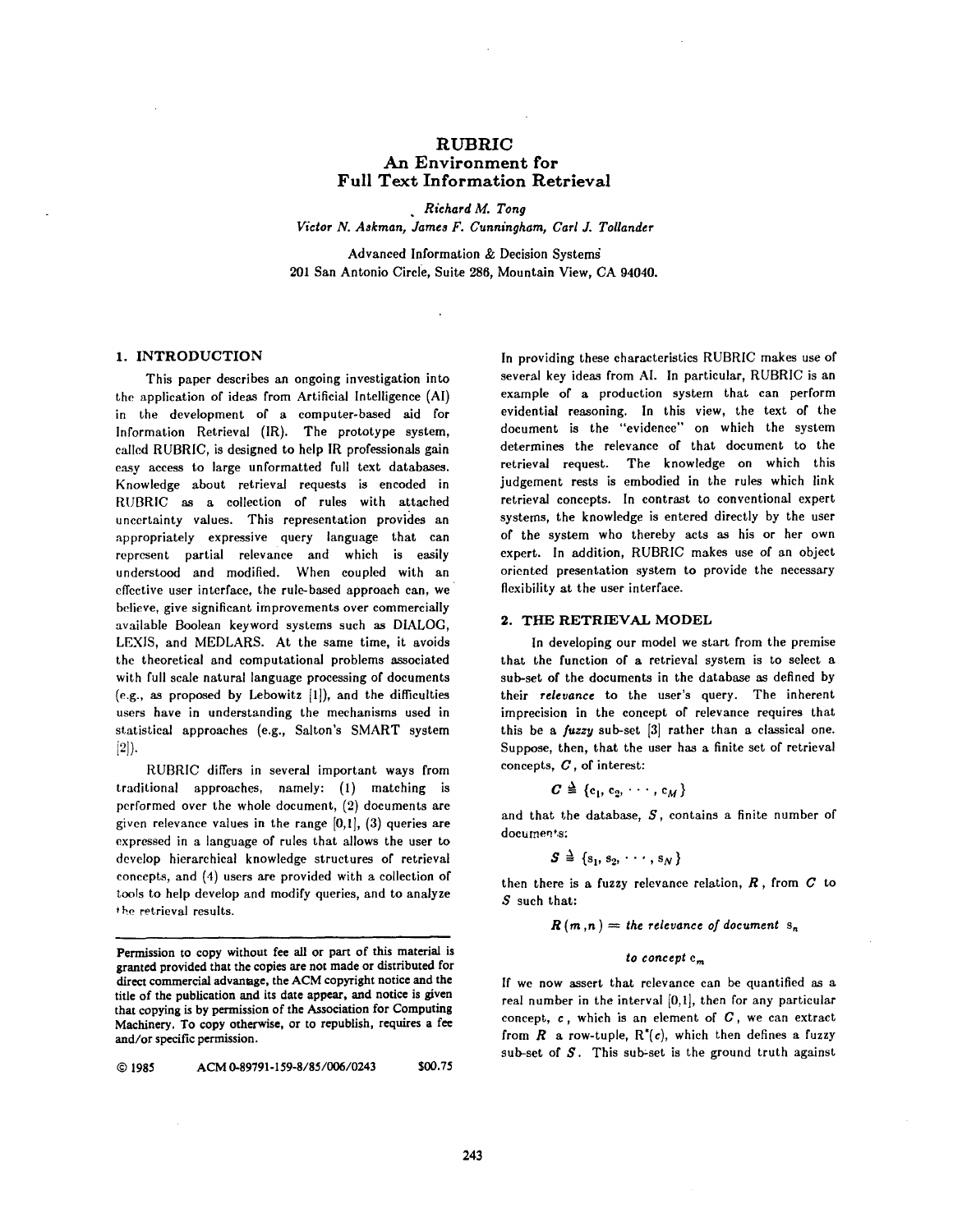which we wish to measure the performance of our retrieval system. Our goal therefore is to build a system that can generate an  $R(c)$  which accurately "estimates"  $R^*(c)$ ; with an ideal retrieval system giving  $R(c) = R^*(c)$  for every c in C

To make our fuzzy set theoretic interpretation of the IR problem operational we need a calculus for the representation and propagation of relevance values. Since we assume that relevance can be represented as a numerical value in the interval [0,1], and that there is an obvious fuzzy set theoretic interpretation of these values, we can draw upon work on many-valued logics [4], and on the use T-norms as models of fuzzy set intersection [5], to help us construct a calculus of relevance values.

The first task is to define a set of operators for conjunction (the *and* connective), and disjunction (the or connective). There are many we could choose, but we shall consider four pairs as shown in Table 1. Here  $v[A]$  and  $v[B]$  denote the relevance values of the primary propositions, with  $v[A \text{ and } B]$  and  $v[A \text{ or } B]$ denoting the relevance value of their conjunction and disjunction respectively. The conjunction operators are T-norms, the disjunction operators are T-conorms, and the negation (the unary operator *not)* is defined by  $v[not A] = 1 - v[A].$ 

The second task is to define a mechanism for performing rule-based inference. In two-valued logic the *modus ponens* syllogism allows B to be inferred from A and  $A = > B$ . In an infinitely-valued logic, we need to extend this idea so that the relevance of  $B$ , denoted  $v[B]$ , can be computed from any given  $v[A]$  and  $v[A=>B]$ , where "=>" is some infinitely-valued implication. Functions that allow us to compute  $v[B]$ are called letachment operators (and are denoted \*). It is usual to lefine them so that for a given definition of  $=$ >,  $v[A] * v[A = > B]$  is a lower bound on the value of  $v [B]$ . Five of these are shown in Table 2, together with the corresponding implications.

Let us denote a particular calculus by  $L(i,j)$  where "i" is an index over the conjunct-disjunct operator pairs and "j" is an index over the detachment operators. Then we see that some of the  $L(i,j)$  are well known; in particular, L(3,3) is Lukasiewicz's nondenumerably infinite logic [6], and L(3,0) is a logic proposed by Zadeh [7]. Another calculus of interest is  $L(2,2)$ , which we can view as a "pseudo-probability" logic in which  $A$  and  $B$ are independent events.

The way in which RUBRIC generates R(c) is to interpret the rules as a hierarchy of retrieval concepts and sub-concepts. Thus by naming a single concept, the user automatically invokes a goal oriented search of the tree defined by all of the sub-concepts that are used to define that concept. The lowest-level sub-concepts



|                                                                                                                                                                                                 | $v(A \mod B)$                                  | $v(A_0; B)$                               |
|-------------------------------------------------------------------------------------------------------------------------------------------------------------------------------------------------|------------------------------------------------|-------------------------------------------|
| $\Omega$<br>1                                                                                                                                                                                   | $T(v(A), v(B))^*$<br>$max[0, v(A) + v(B) - 1]$ | $S(v(A), v(B))^{\pi}$<br>min[1.v(A)sv(B)] |
| $\mathbf{z}$                                                                                                                                                                                    | $v(A)$ , $v(B)$                                | $v(A)+v(B)-v(A),v(B)$                     |
| $\overline{\mathbf{3}}$                                                                                                                                                                         | $sin(v(\Delta), v(\Delta))$                    | max[v(A), v(B)]                           |
| $\pi_{\text{I}}[1,1] = 1, \quad \tau(x,1) = \tau[1,x] = x,$<br>$T[x,y] = 0 \quad \forall x,y \in [0,1)$<br>$\pi_{S[0,0]} = 0$ , $S[x,0] = S[0,x] = x$ ,<br>$S(x,y) = 1$ $\forall x,y \in (0,1]$ |                                                |                                           |

Table 2 Detachment and Implication Operators

|   | Detachment $($ * $)$                                                     | Implication $( \rightarrow )$ |
|---|--------------------------------------------------------------------------|-------------------------------|
| ۰ | $v(B) = min[v(A), v(A=>B)]$                                              | sin(v(A), v(B))               |
|   | $v(B) = min(v(A), v(A->B))$<br>if $v(A)+v(A+>B) > 1$<br>- 0<br>otherwise | $max(1-v(A), v(B))$           |
| , | $v(B) = v(A), v(A=>B)$                                                   | min(1.v(B)/v(A))              |
| 3 | $v(B) = max[0. v(A) + v(A=>B) - 1)]$                                     | $min[1,1-v(A)+v(B)]$          |
| 4 | $v(B) = max[0.(v(A)+v(A=>B)-1)/v(A))]$                                   | $1-y(A)+y(A)$ . $y(B)$        |

are themselves further defined in terms of pattern expressions in a text reference language which allows keywords, positional contexts, and simple syntactic and semantic notions. The relevance values attached to each rule then provide, together with an appropriate calculus of relevance values, a mechanism for determining the overall relevance of a given document as a function of those patterns which it contains.

# 3. THE RULE LANGUAGE

RUBRIC is a system that uses a rule-based reasoning process and in this section we describe the nature of a rule and its constituent parts. In Figure 1 we indicate the most general form of rule that can exist within the system. Its two parts consist of the primary inference which links the primary antecedent to the consequent concept, and the secondary inference which describes how the auxiliary antecedent modifies the primary inference. The motivating idea behind the secondary inference is that there are cases in which the existence of additional evidence would cause us to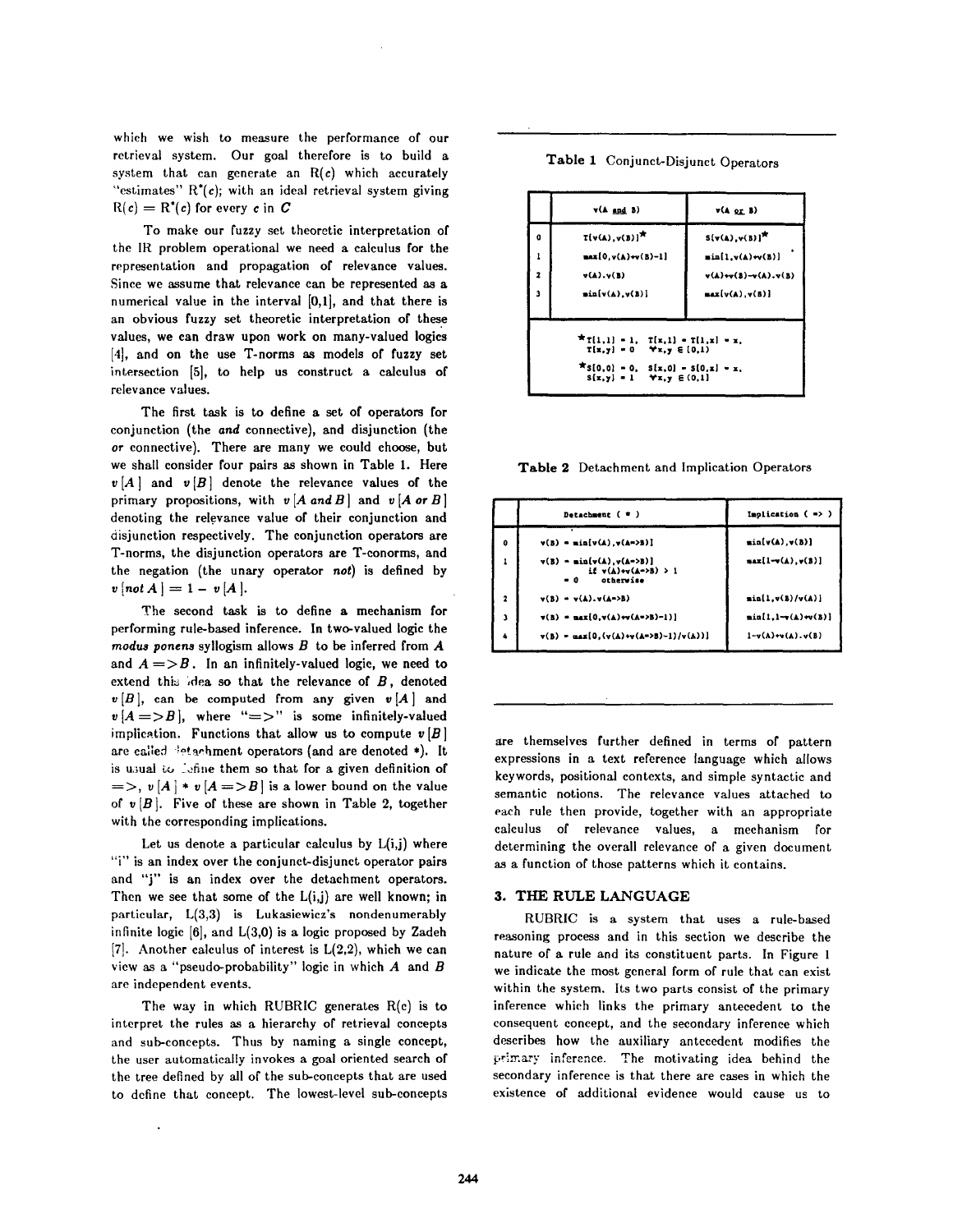

**Figure** 1 The General RUBRIC Rule

modify our original inference, with the proviso that this auxiliary evidence is by itself of no direct interest. Our new rule form models the effect of such evidence by changing the weight attached to the primary inference.

Formally we model this as:

 $v$  [consequent]  $= v$  [primary\_antecedent] \* v [rule]

with

 $v$  [*rule*  $| = {\alpha + (\beta - \alpha) \times v}$  [auxiliary\_antecedent ]}

where alpha and beta are the relevance values associated with the primary antecedent and the auxiliary antecedent respectively, \* denotes an appropriate detachment operator, and  $v[\cdot]$  denotes the relevance value of a variable. Notice that we have chosen to model the effect of the auxiliary antecedent by a simple linear interpolation function. Given our current understanding of the impact of this rule form it seems to be an appropriate choice. Notice too that we allow at most one secondary antecedent. In the future :nay want to allow multiple secondary antecedents and will then have to define mechanisms to deal with conflict resolution.

#### **3.1. Rule Types in RUBRIC**

We provide a variety of rule types in RUBRIC. They have similar syntactic and functional forms but their semantics are intended to capture the different types of inferential relations that can exist between retrieval concepts. That is, we provide a rule language that allows the user of RUBRIC to express the required relationships between the concepts of interest. Since the rules carry semantic information they can be used to help perform more efficient searches of rule trees.

We briefly discuss the five rule types and then consider the elements used in constructing antecedent expressions:

The IMPLIES rule. This is the principal rule type implemented in RUBRIC. It is intended to link retrieval concepts and then be invoked in a generalized *modus ponen8* inference. That is:

$$
v [b] = v [a] * v [IMPLIES (a, b)]
$$

where \* is the appropriate detachment operator. Note that  $v[IMPLIES(a, b)]$  is given as part of the rule definition (i.e., it depends on the values of alpha and beta and is given by the expression in braces in the definition above) whereas  $v[a]$  is derived by the system from the application of other rules.

*The EVIDENCE rule.* This rule type is used to link text references to concepts. It is intended to capture the notion that text expressions are used as direct "evidence" in determining the relevance of the document to the retrieval topic. Functionally, this rule is similar to IMPLIES but we want to distinguish between inferences made using EVIDENCE and IMPLIES so as to provide better control of search. We have:

$$
v [b ] = v [``a''] * v [EVIDENCE ("a'', b)]
$$

where \* is a detachment operator, and *"a "* is a text reference expression.

*The SUBSET rule.* This rule type allows us to express the relationship between a sub-set of a set and the set itself. It seems that these rules perform no modification of relevance values, but the reason we introduce them is to allow ourselves to take account of the length of the reasoning chain used to establish the relevance of a document.

*The INSTANCE rule.* A rule that allows us to express the relationship between an element of a set and the set itself. As with the SUBSET rule, there seems to be no need to modify relevance values.

*The ATTRIBUTE rule.* This rule is intended to capture the idea that concepts have components (or attributes), and that knowledge of these components may be used to help establish the presence of the concept itself.

# 3.2. Antecedent Operators in RUBRIC

These operators are the primitives used in developing the primary and secondary antecedent expressions. There are three main classes: (1) those which take concepts and text as arguments (i.e., the "logical" operators), (2) those which take only text (i.e., the "distance" and "boolean" operators), and (3) those which perform miscellaneous functions (i.e., the "scope" operators, the "proximity" operator and the "macro" function).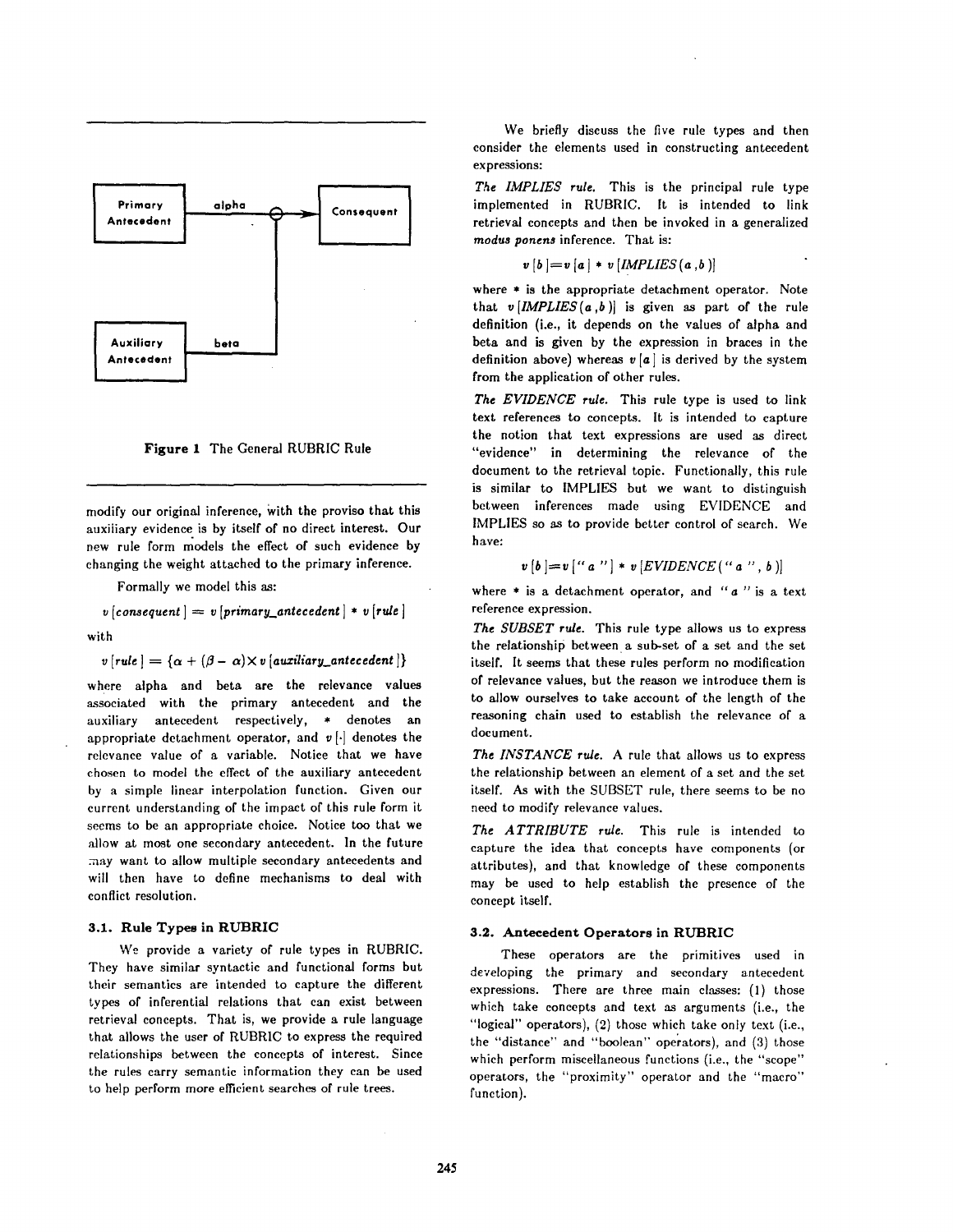*The Logical Operators.* These operators take either concepts or text, or both, as their arguments, which themselves can be arbitrarily complex expressions using other antecedent operators. We allow generalized (i.e., multi-valued) forms of AND, OR, NOT, as well as two non-traditional operators BEST-OF and WEIGHT-OF which capture the idea that (I) any one of the arguments would be appropriate so we might as well take the best, and (2) the more arguments that are true the better.

*The Distance Operators.* These operators take a pair of text arguments and return a value which represents the distance between them. Currently we have implemented three fuzzy operators, and two boolean operators that also double as scope operators. The NEAR\_W, NEAR\_S and NEAR\_P operators all return AGGREGATION a value in the interval [0,1] which is a normalized measure of the distance in words, sentenees **or**  paragraphs between its arguments. The SENTENCE and PARAGRAPH operators each take a pair of keywords as arguments and tests to see if they occur within the same sentence or paragraph in the document.

*The Boolean Operators.* These operators take only text as their arguments and return a value from the set {0,1}. The PRECEDES operator takes two keyword arguments and tests whether one occurs before the other. The WITHIN operator takes two keyword arguments and tests whether they are within some distance (in words) of one another. The PHRASE operator takes multiple text arguments and tests whether the phrase defined by concatenating the keywords occurs within the document.

*The Scope Operators.* In their most general forms these operators are somewhat problematic. Conceptually they are straightforward, but their implementation is complicated. The SENTENCE and PARAGRAPH operators mentioned above are degenerate examples and are more conveniently thought of as distance operators with discontinuous functional forms. Scope operators take only one argument and their intended effect is to reduce the scope of the pattern matching to the scope unit indicated. Notice that there is an implied default scope unit of *"document"* if no scope operator appears. Obviously, there are some constraints on the way these operators can be nested. We allow seoping using two functions. The \*SENTENCE\* operator reduces the scope of the pattern matching to a single sentence. The argument can be any expression of antecedent operators and concepts and text. Similarly, the \*PARAGRAPH\* operator reduces the scope of the pattern matching to a single paragraph.

*The Proximity Operator.* This operator allows the user to take account of the "nearness" of concepts within a document. This is still an experimental feature and we are exploring the semantics of concept location together with appropriate distance measures.

*The Macro Function.* This is a feature that allows the rule writer to enter a special synonym symbol in any place where a text string could appear. When RUBRIC encounters such a symbol it recognizes it as a "place holder" for a set of synonymous text strings and expands the language expression accordingly.

## **3.3. Aggregation Functions**

These functions determine how we will combine the inferred relevance values from multiple rules having the same retrieval concept as their consequent. In the current implementation we have an implied OR (i.e., a of the evidence), although the function can be specified independently of any choices we make for the other We also provide for alternative AGGREGATION functions, to be implemented as we consider the effects on nodes with multiple types of

### 4. THE USER ENVIRONMENT

The target machine for RUBRIC is a professional workstation, such as a SUN, with high resolution bitmapped display capabilities. In order to exploit the graphics facilities on such machines we have designed the user interface for RUBRIC around a multi-purpose interface system called MPS [8]. MPS utilizes object oriented descriptions of the information to be exchanged between the user and RUBRIC, thus allowing a clean demarcation between the functions of RUBRIC and those of the user interface. In addition to data about specific objects to be displayed, MPS maintains generic descriptions of the contents of presentation surfaces, so employing a high-level semantic model of the objects to be displayed. The MPS interface uses a relational database as the medium of communication, and since the semantic model is stored directly in this relational database, it is available to both RUBRIC and MPS. An important benefit of the cleanly defined interactions between RUBRIC and MPS is that RUBRIC is freed from the details of handling numerous user interface

The current version of the interface supports a menu driven style of interaction on conventional alphanumeric terminals. Selection of menu items is done by positioning a cursor via function keys, input of information is done through displayed forms, and presentation of data is done by means of nonoverlapping windows. An example of a RUBRIC information entry form is shown in Figure 2. This is the new rule template form. The user can call it from a menu and is then expected to enter the appropriate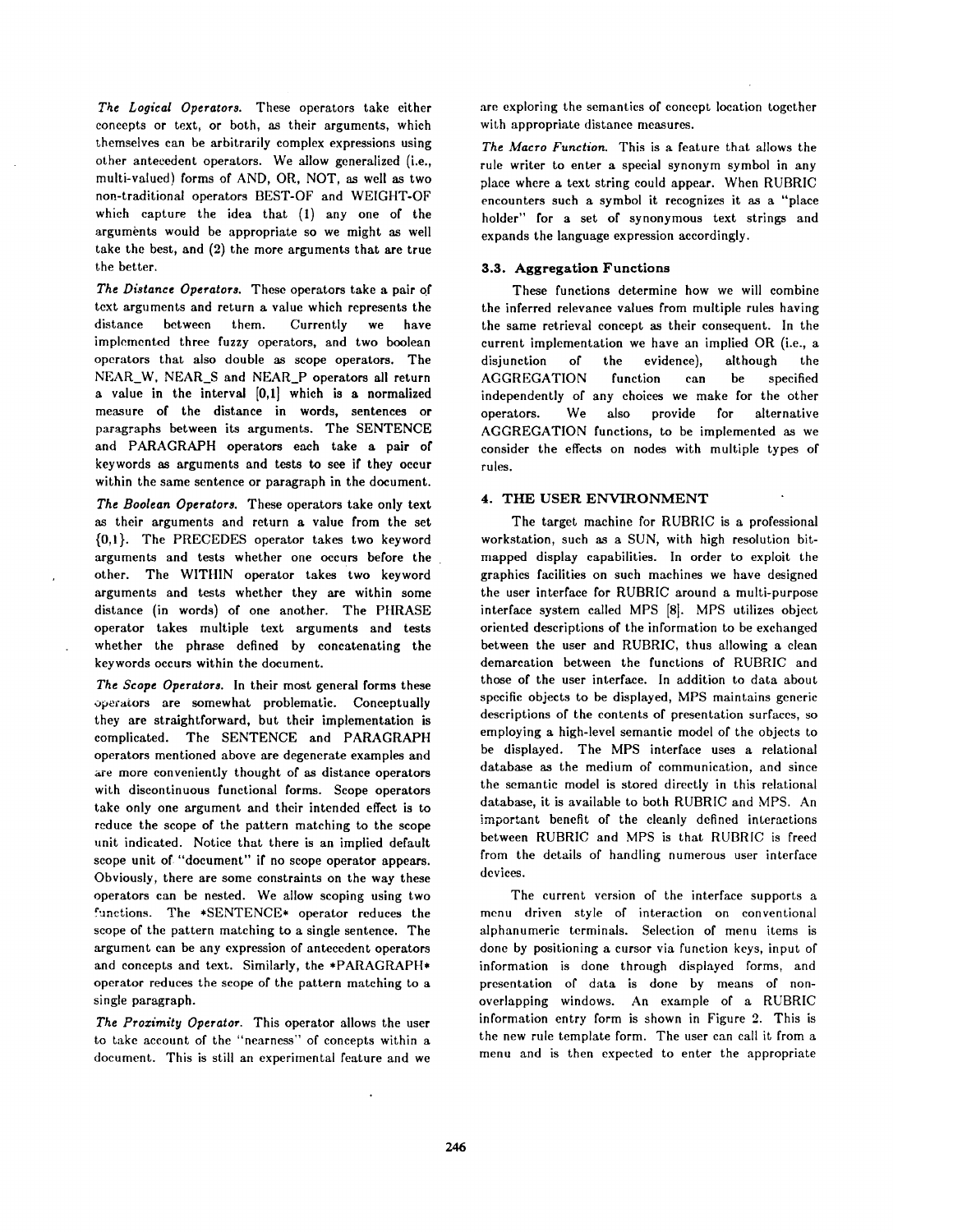



information in the outlined areas. A screen editor with built-in syntax checking is provided. Notice the provision of a sub-menu within this form; the user can ask for help if necessary, and is provided with a mechanism for exiting when he or she is satisfied with the new rule.

Using MPS allows us to provide effective interaction mechanisms so that the iterative and incremental nature of query building can be properly supported. Our view is that the user first constructs an initial query by drawing upon existing knowledge in the rule-base and perhaps adding small amounts of additional knowledge. Having done that, he or she checks over the query for obvious flaws and error's, and then applies it to a document database. Most probably, the initial test of the new query will be on a small database of documents with which the user is familiar. Using the results of the test as a guide the user will make appropriate changes to the query and repeat the cycle. When the performance is satisfactory, the query will be applied to the main document database(s). If the query represents a retrieval concept that the user is likely to want to use again, then it can be entered into the permanent rule-base.

Given that query building passes through these stages then we can see the need for several categories of tools to support query development. These tools are really not tools for knowledge elicitation *per se,* but rather tools that will provide an "environment" in which the user can develop queries easily, get useful feedback about their performance and quickly make changes if this performance is not satisfactory. By analogy, we think of this "toolbox" as a collection of tools that either singly or in combination can help the user perform some activity.

Let us consider the tools that we provide in a little more detail:

*Query Construction Tools.* These tools are needed to help the user develop and edit new queries. They include mechanisms for describing the retrieval concept in terms of the knowledge in RUBRIC's existing rulebase(s), an editor and a syntax checker.

*Rule-Base Access Tools.* The purpose of these tools is to allow the user to explore the rule-base. For example, a user who is about to develop a new query many want to browse the rule-base to see if similar retrieval concepts already exist or to examine sub-concepts that might form a basis for the new extended query.

*Static Check Tools.* These tools might be invoked either by the user or by the system to check that a newly create query is "consistent." For example, such tools check that there are no circular paths in the reasoning, that the query can indeed return a relevance value significantly different from zero, etc.

*Performance Analysis Tools.* The user needs to be able to examine the results of the retrieval request in a variety of ways. A minimum requirement is for the results to be displayed in graphical as well tabular form. The user will also certainly want to be able to compute a variety of performance measures based on our fuzzified notions of precision and recall. He or she will also need some mechanism for storing performance results so that subsequent modifications to the query can be compared.

*Diagnosis Tools.* We expect that a large part of the knowledge elicitation process will be concerned with trying to understand *why* the query performed the way it did. To support this type of activity we provide a class of tools that allow the user to do things such as single-step the query, explore the sensitivity of the query to changes in its structure, generate traces of rule invocation, create artificial documents for checking sub-parts of the query and observe bottom-up propagation of user induced triggering of rules.

*Help.* Finally, we provide a generalized help facility within RUBRIC. At any stage in the process the user should be able to ask for on-line help that would explain the general features of the RUBRIC system, the purpose of a tool, or the nature of the response required at a decision point.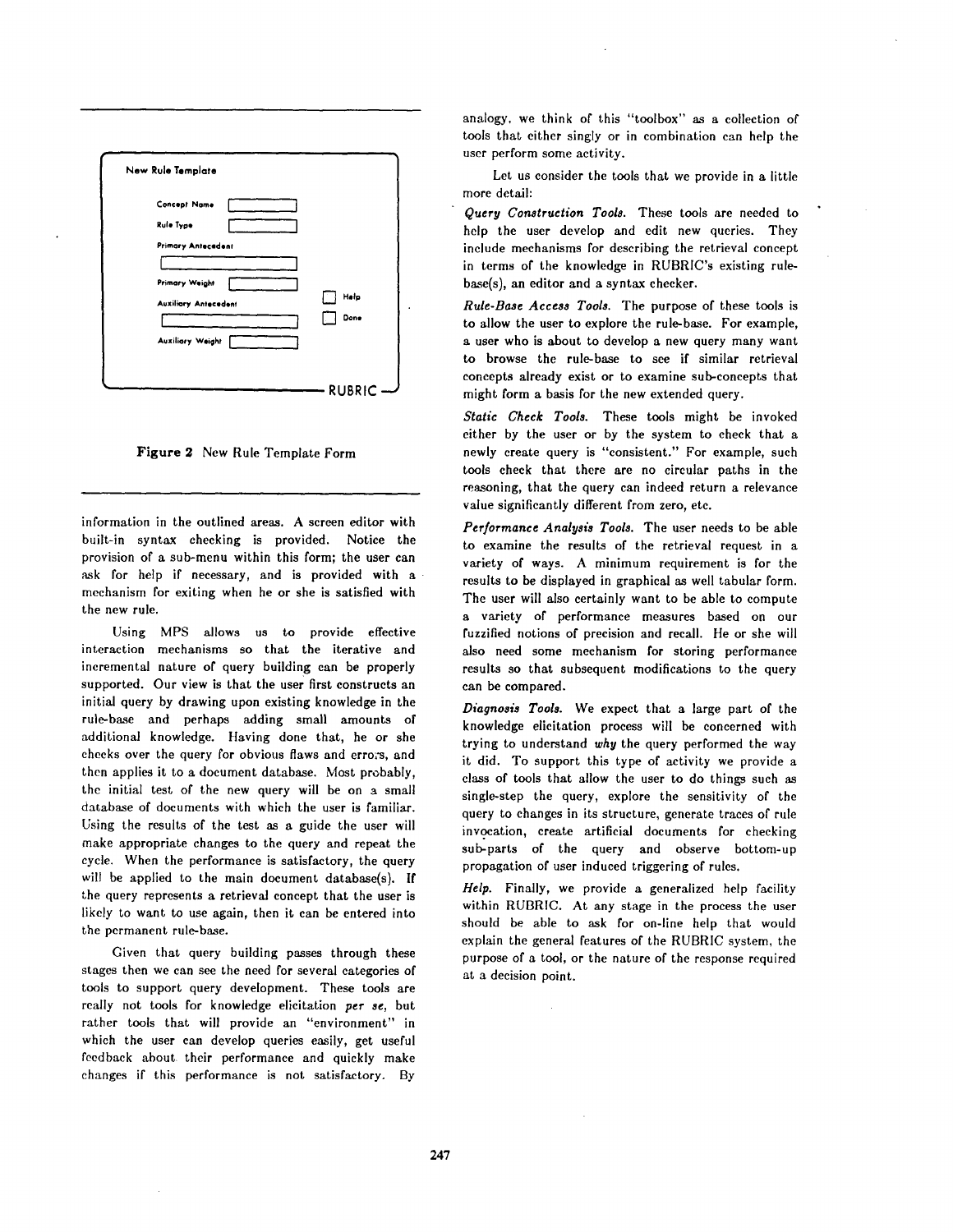# 5. SYSTEM IMPLEMENTATION

RUBRIC is currently implemented in a Berkeley  $UNIX<sup>1</sup>/VAX$  11-780 environment. The implementation is divided into two major modules: the preprocessor module and the system module. The preprocessor module is written in the C Language and takes as input the free format text of a collection of documents and builds the RUBRIC-readable database for that collection of documents. The primary component of this database is an inverted structure on the words (actually, word stems) occurring in the collection of documents. Each word has one entry in the structure and is accompanied by various contextual information (such as in which document(s) and in which position(s) it occurs). The system module, which includes the user interface, the toolbox and the retrieval sub-systems, is currently implemented in both Franz LISP and C. In general, the lower level word matching/database access functions are implemented in C, while the higher level query expansion/tree travemal functions **are**  implemented in Franz LISP.

# **6. RETRIEVAL PERFORMANCE**

We have performed a variety of experiments with RUBRIC to assess its effectiveness. These include tests of the impact of using different uncertainty calculi and restrictions on the use of the rule language [9], as well as timing and sizing tests. However, to illustrate **our**  methods we will describe some experiments that **were**  designed to assess the improvements that can be achieved over a conventional Boolean keyword approach.

As an experimental database for testing the retrieval properties of RUBRIC, we have used a selection of thirty documents taken from the Reuters News Service. Our basic experimental procedure is to rate the documents in the database by inspection (i.e., define the relevance relation row-tuple  $R^*(c)$ ), construct a rule-based representation of a typical query, apply the query to the database, and then compare the rating, R(c), produced by RUBRIC with the *a priori* rating  $R^{\bullet}(\mathfrak{c}).$ 

Given our fuzzy set interpretation of the IR problem, there are a large number of possible measures of performance that we could employ. For this presentation we concentrate on just two. Both of these are based on the idea of using a selection threshold to partition the ordered documents so that those above it are "relevant" (either fully or marginally) and those below it are "non-relevant." In the first we lower the threshold until we include all those deemed *a priori*  relevant, and then count the number of unwanted

documents that are also selected (denoted  $N_F$ ). In the second we raise the threshold until we exclude all irrelevant documents, and then count the number of relevant ones that are not selected (denoted  $N_M$ ). The first definition therefore gives us an insight into the system's ability to reject unwanted documents (precision), whereas the second gives us insight into the system's ability to select relevant documents (recall).

We selected as a retrieval concept "Violent Acts of Terrorism," and then constructed an appropriate rulebased query. This is summarized in tree form 'm Figure 3, where we make extensive use of the extended rule form described above. An auxiliary\_antecedent is shown linked to a primary inference by a horizontal directed are. Application of this query to the document database with calculus L(3,2) (i.e., one that models conjunction/disjunction as min/max and detachment as product), results in the document profile shown in Figure 4. (Notice that for presentation purposes the relevance scores have been re-normalized and the documents ordered such that those determined to be a *priori* relevant are to the left in Figure 4.) This is excellent performance of course; the relevant and nonrelevant documents being correctly portioned into two disjoint sets. (e.g., setting the selection threshold at 0.3 would make  $N_F$  and  $N_M$  simultaneously zero.)

To compare RUBRIC against a more conventional approach, we constructed two Boolean queries by using the rule-based paradigm and setting all rule weights to 1.0. (Thus showing, incidentally, that our method subsumes Boolean retrieval as a special case.) One of these queries is shown in Figure 5 as an AND/OR tree of sub-concepts. The only difference between the two Boolean queries is that in the first we insist on the conjunction of ACTOR and TERRORIST-EVENT (as shown), whereas in the second we require the disjunction of these concepts. Running each of these queries against the thirty document Reuters database produces a non-fuzzy subset of documents. Performance is then assessed in the conventional way with *recall* computed as the ratio of the number of relevant documents retrieved to the total number of relevant documents in the database, and *precision*  computed as the ratio of the number of relevant documents retrieved to the total number retrieved. To get an equivalent RUBRIC score we construct a nonfuzzy set from  $R(c)$  by setting the relevance threshold and then marking as " retrieved" all those documents with higher relevance values, and "not-retrieved" all those with lower values. The conjunctive form of the Boolean query misses five relevant documents and selects one non-relevant document, giving:

 $Precision = .89$   $Recall = .62$ 

<sup>&</sup>lt;sup>1</sup> UNIX is a Trademark of AT&T Laboratories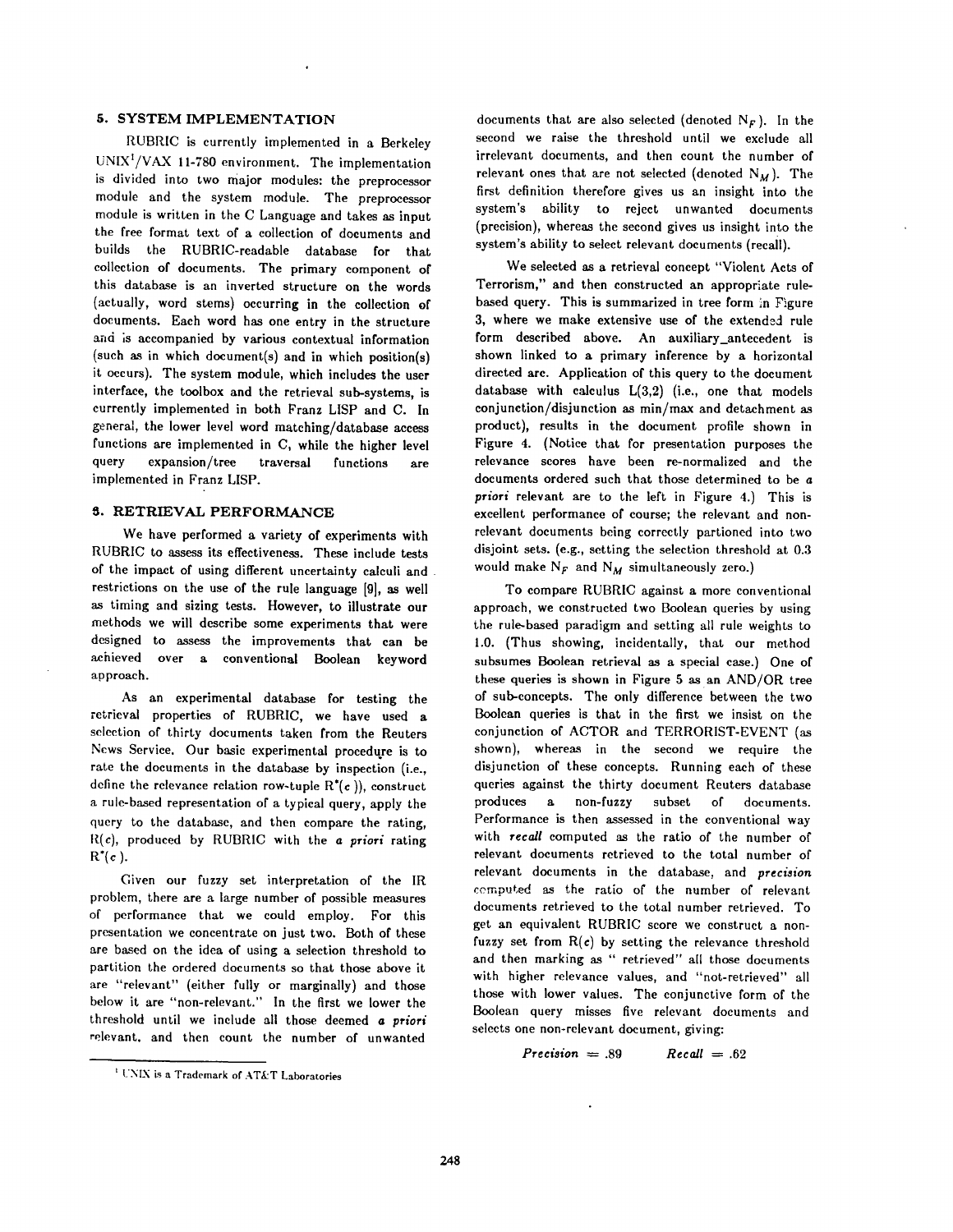

Figure 3 Example RUBRIC Query Tree



 $\overline{a}$ 

Figure 4 RUBRIC Retrieval Profile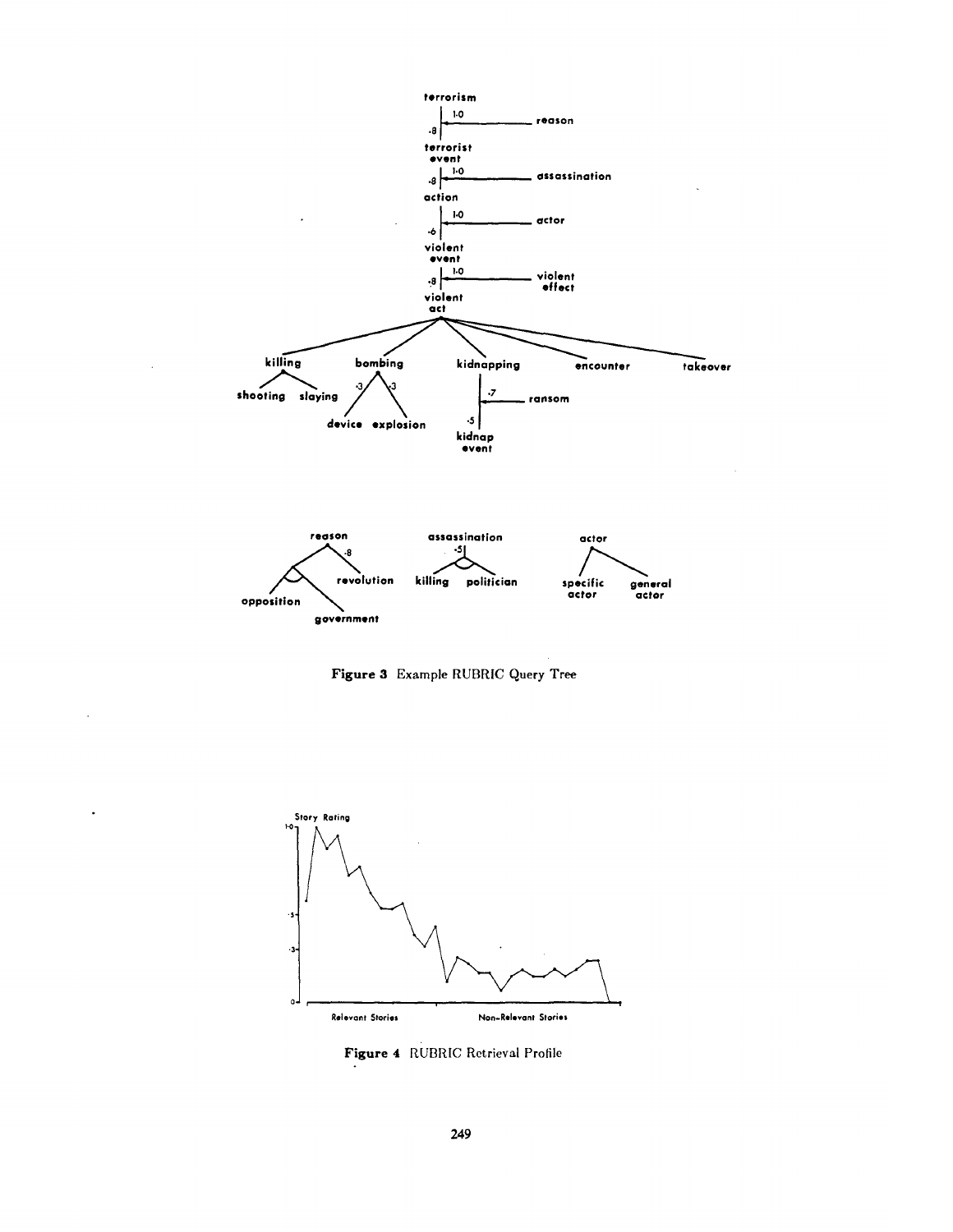

Figure 5 Comparative Boolean Query Tree

The disjunctive form selects all the relevant documents, but at the cost of also selecting seven of the nonrelevant ones, giving:

$$
Precision = .65 \qquad Recall = 1.0
$$

However, if we select the relevance threshold to be 0.3, then the RUBRIC retrieval gives:

# $Precision = 1.0$   $Recall = 1.0$

While these results represent only a partial test, we believe that they indicate that the RUBRIC approach allows the user to be more flexible in the specification of his or her query, thereby increasing both precision and recall. A traditional Boolean query tends either to over-constrain or under-constrain the search procedure, giving poor recall or poor precision. We feel that, given equal amounts of effort, RUBRIC allows bcc:er models of human retrieval judgment than can be achieved with traditional Boolean mechanisms.

### 7. SUMMARY

In this paper we have attempted to give an overview description of RUBRIC and the ideas on which it is based. Although it is still a research prototype we believe it shows considerable promise as an advanced IR system.

We believe that the major contributions of RUBRIC are that it encourages proper structuring of queries leading to more effective and better understood

retrievals. Given equal amounts of effort, RUBRIC can give improved precision and recall when compared to conventional systems. Further, the provision of an advanced interface and toolbox gives the user an environment in which the IR task can be performed quickly and effectively. Finally, because of its inherent modularity, RUBRIC is an excellent vehicle for exploring a wide range of related research issues such as the problem of the representation and manipulation of uncertainty, the development of user models based on training and performance experiments, and the adequacy of various presentation and input formats.

### 8. ACKNOWLEDGEMENTS

As with all systems developed in a co-operative environment, RUBRIC has benefitted from extended discussions with other members of the AI&DS technical staff. We would like to acknowledge recent contributions from Sonia Schwartzberg, Dan Shapiro, Brian McCune and Gerry Wilson.

#### 9. REFERENCES

- [1] Lebowitz, M. (1983) Intelligent Information Systems. Proc. 6th Int. ACM-SIGIR Conf. on R&D *in Information Retrieval.* Bethesda, MD.
- [2] Salton, G. (1971) *The SMART Retrieval System-Experiments in Automatic Document Processing.*  Prentice-llall Inc., Englewood Cliffs, NJ.